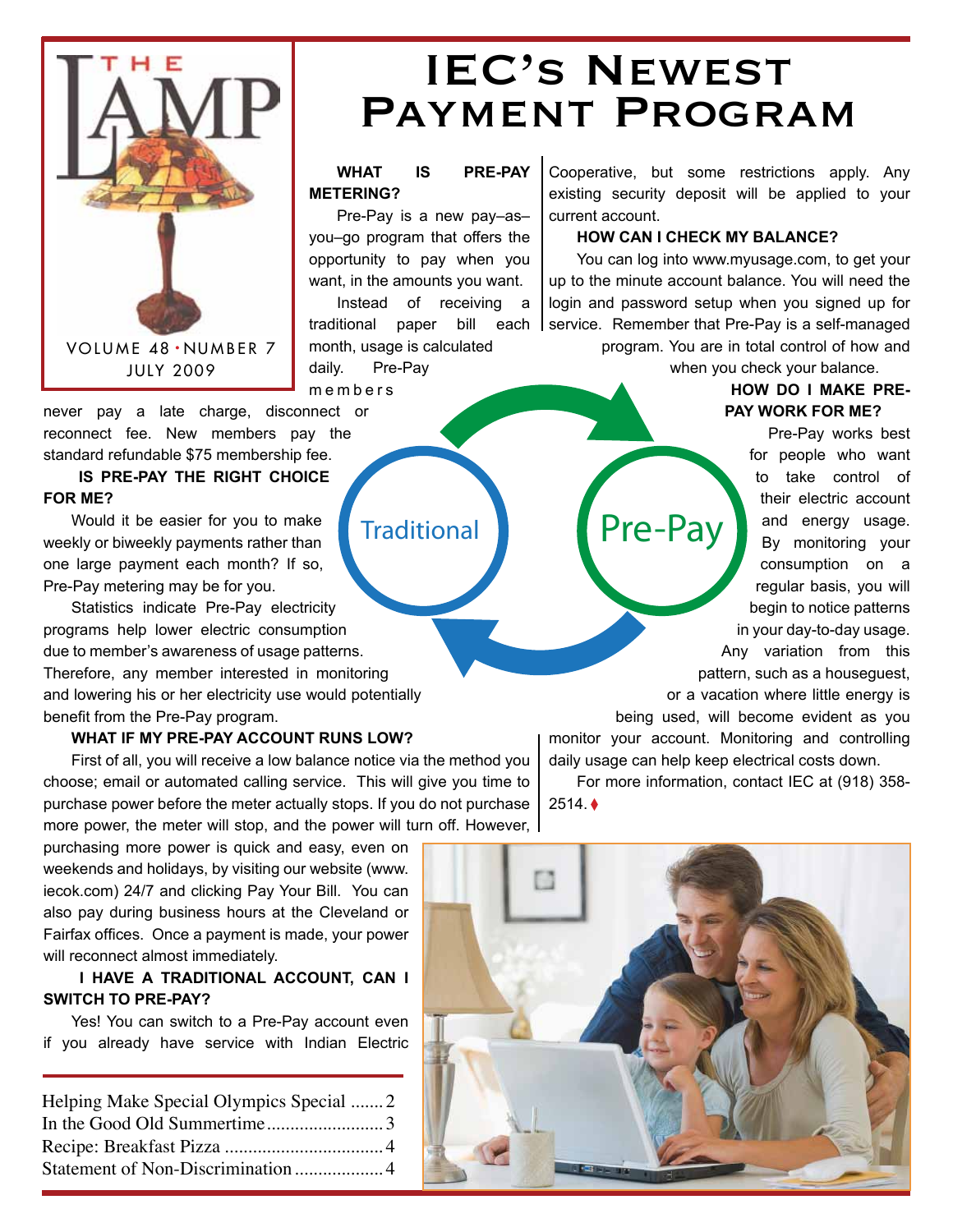

## IEC Volunteers Make Olympics **SPECIAL**

**By C.L. Harmon**



The smile on their faces is the reward. They work so hard and  $\begin{bmatrix} 6 & 1 \end{bmatrix}$  shirts that can be seen. yet with their smile, they give back to me," IEC employee and Spe-

what these volunteers have discovered is that Special Olympics is the type of charity that gives back more than it asks from those who become involved. In fact most who participate continually go back year after year, according to Kim Lay who has volunteered for the past seven years.

"It's something you never forget. They work



just as hard as any other athlete. And all they really want is someone at the end of the line cheering them on. In fact the feeling brought on by these special athletes is one so magical to witness that

both her and Ramsay's sons have volunteered for the past several years as well. Ramsay has worked at the Olympics for the past eight years. Many family members of IEC employees also give their time year after year, Lay said.

Oklahoma's first Special Olympics was held in 1969 at the University of Tulsa and with that came the need for volunteers. Over the years, Oklahoma Electric Cooperatives have grown their involvement to become the largest group of volunteers in the state, according to Member Services Manager David Wilson.

"Co-op volunteers can always be seen as we are the ones in the bright neon yellow shirts," Eulert said. Although she did not have a count as to how many of the 2500 volunteers were from Oklahoma co-ops, she did say that there are always a lot of

*Continued on Next Page*

cial Olympics volunteer, Amanda Ramsay said. A like-minded sentiment well said and shared by all 41 volunteers from IEC who gave their time to those who, like professional athletes, gave all they had.

IEC employees have been volunteering their time since at least 2001, according to Member Services Representative Clara Eulert. She has been a regular volunteer since 2004 missing only this past year due to circumstances where she was out of town. She explained that every year IEC sends as many people as they can to work with these special athletes.

"We are very committed to being involved in the community and Special Olympics is just one more way we can achieve this goal, IEC General Manager Jack Clincscale said. It is all voluntary though. And

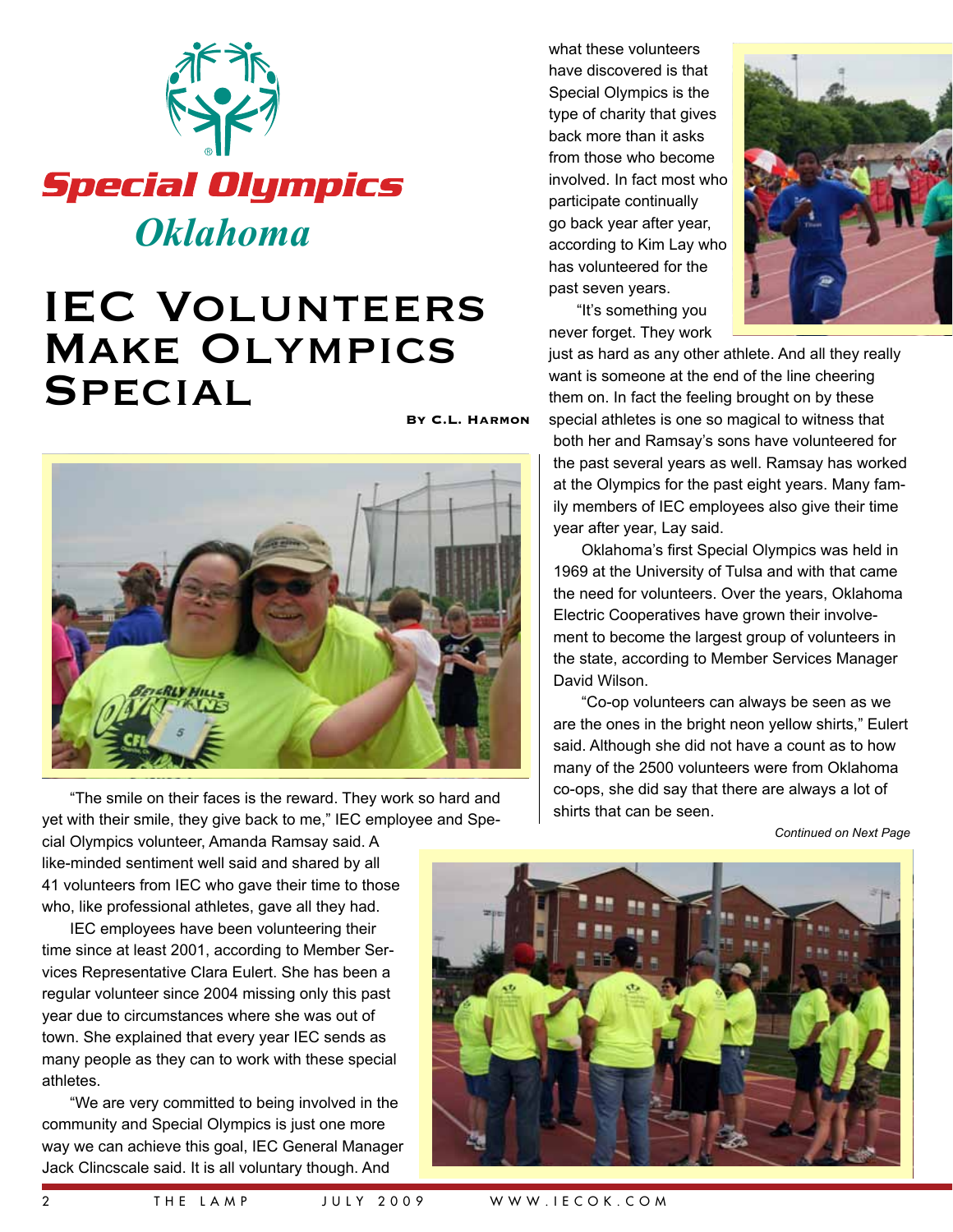

This year's Olympics were held at OSU on May 13 through 15. Those cold rainy mornings at the university gave volunteers the opportunity to see just how determined these athletes are to compete. As Ramsay said, "other athletes need to watch these Olympians and be inspired as to how they act." She explained that

not only do they battle with their handicaps just to compete but will also battle the elements to win. And that is a true athlete, she added.

The volunteers from IEC mostly work in the

track and field events, according to Eulert. Some keep time while others help prepare the athletes at the starting line. But it is by far everyone's favorite, to be on the receiving end when those tired bodies with smiling faces run into their arms, according to both Lay and Ramsay.

"The kids always want to know if they have won a medal," Ramsay said. And if the athletes (age 5-60) do get a medal, they have to earn it. Once the event begins, volunteers cannot help the athletes in any way other than to yell support and encouragement from their positions," Lay said.

Competitions for the Olympics include: softball throw, shotput, weight lifting, long jump, wheel chair races, playing softball and many more. This year the Special Olympics Organization brought over 4,330 athletes to competitions, handed out over 3500 ribbons and 9000 medals to teams and individuals.

"I wouldn't change my experience with these athletes. I just want to take them all home. It's a great opportunity that our company lets us do this and I am very thankful," Ramsay said. ♦

> COWBOY HATS & HARD HATS By Jack Clinkscale

# IN THE GOOD OLD SUMMERTIME

It appears that the rain is ending and summer has begun in earnest. It promises to be hot and while I could do without the humidity, I do love the long days. Thanks to Cleveland City Manager Elzie Smith and another fellow Rotarian, Bob Henderson, I learned to cook catfish at the recent Cleveland Catfish Festival. Now I know it is almost illegal to be born and raised in Oklahoma and not know how to cook catfish but I did not. My culinary skills don't go far past the microwave. They say you are never too old to learn and I am a prime example. The Festival was fun with a lot of activities for all ages and I'm sure it will become a regular event. The crowd was excellent and a whole lot of catfish, beans, hush puppies and other delicacies were served. One other thing I learned, cooking catfish for 1,500 people is a lot of work!

I also went to the Pawnee Bill Wild West Show in Pawnee and watched my lovely wife perform. She carried flags, performed on the drill team and in the relay race and played a "bad guy" trying to rob the stage and ravage the wagon train. She was even shot a couple of times but miraculously survived to fight again. I always thought I was a pretty fair hand with a horse, but anyone who saw the show realizes who the real cowpoke around our spread is. I highly recommend this show to someone looking for an entertaining evening without a long drive. This show is highly authentic and takes the efforts of many people who practice long hours to give city slickers, dudes and even real cowboys a taste of the wild, wild west.

I sometimes hear people say that there is nothing to do around this area, but I find just the opposite to be true. I have found many fun things to do within short driving distance. Now with the completion of the fabulous new BOK Center in Tulsa, we have world famous entertainers visiting regularly. By next year, the new baseball stadium should be finished in the downtown Tulsa area also. So no matter what your taste in entertainment, you can find something to suit you in this area. That may be the best economic stimulus we can find.  $\blacklozenge$